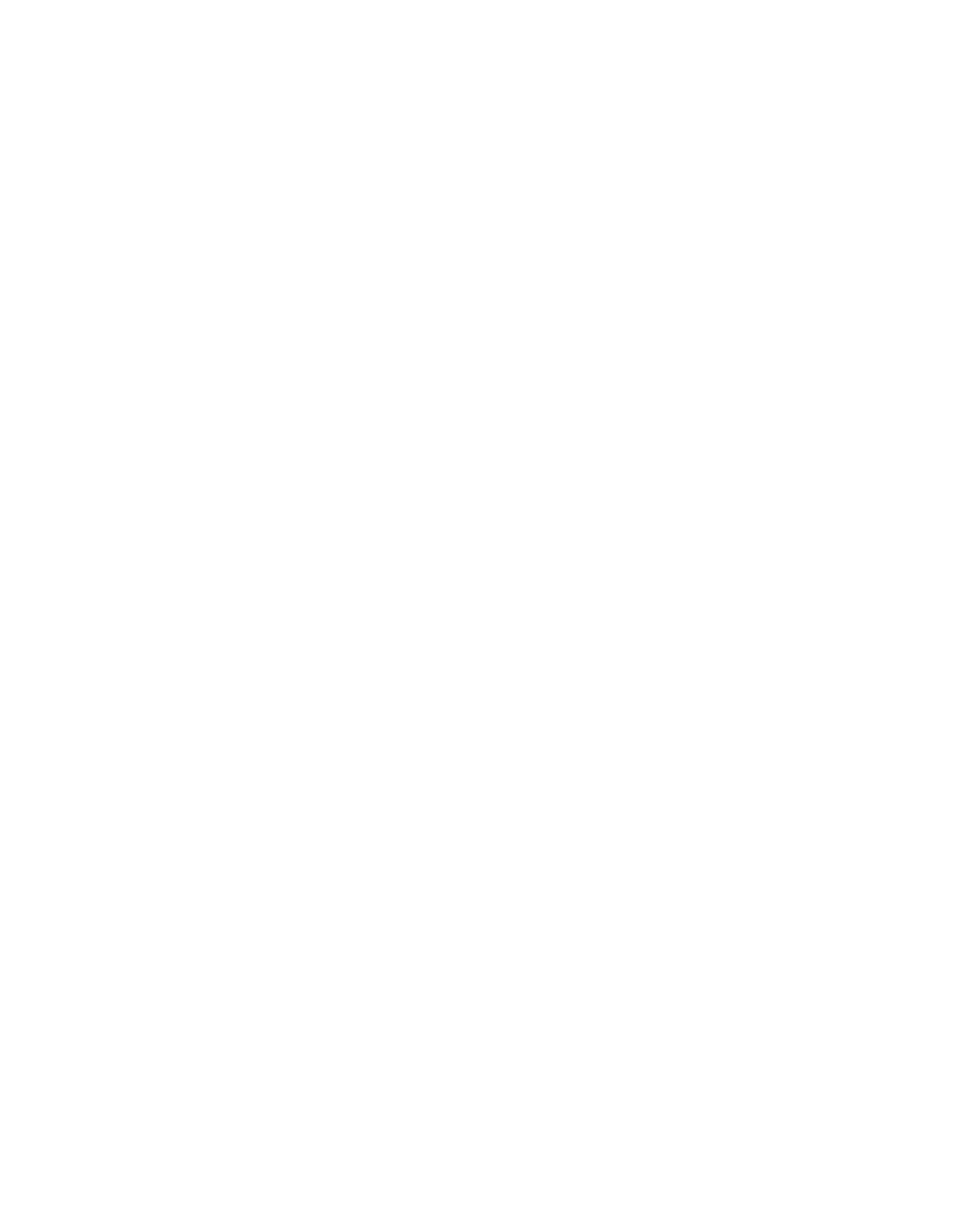# TABLE OF CONTENTS

| III. Preview Estimate of the Disaster Funding Adjustment for Fiscal Year 2015  13 |
|-----------------------------------------------------------------------------------|

*Page*

*Page*

# LIST OF TABLES

|  | Table 6. Summary of Average Funding Provided for Disaster Relief for 2005 Through 2014  13 |  |
|--|--------------------------------------------------------------------------------------------|--|

## GENERAL NOTES

- 1. All years referred to are fiscal years unless otherwise noted.
- 2. Details in the tables and text may not add to totals due to rounding.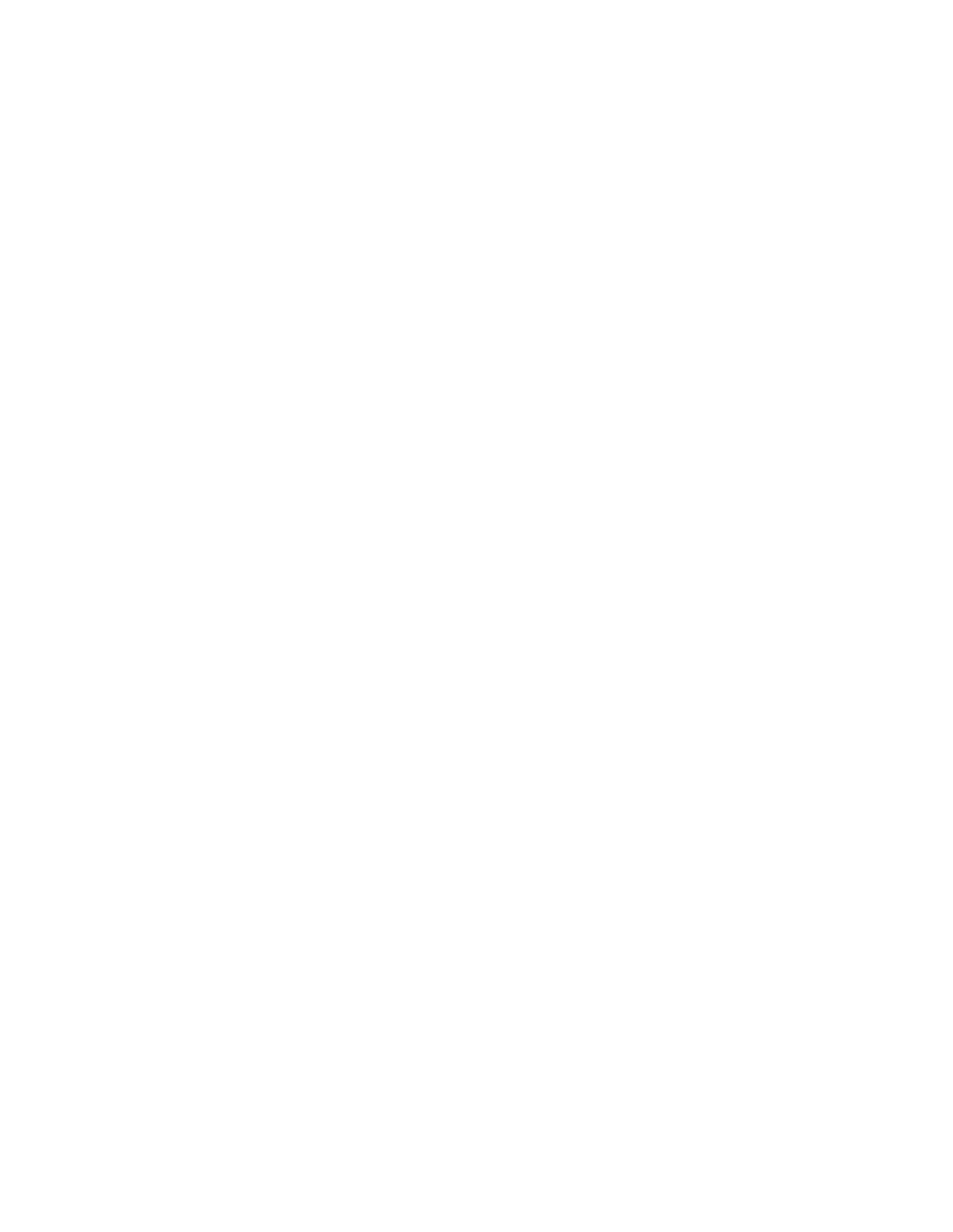<span id="page-4-0"></span>

#### EXECUTIVE OFFICE OF THE PRESIDENT OFFICE OF MANAGEMENT AND BUDGET WASHINGTON, D.C. 20503

THE DIRECTOR

August 20, 2014

The President The White House Washington, DC 20500

Dear Mr. President:

Enclosed please find the *OMB Sequestration Update Report to the President and Congress for Fiscal Year 2015.* The Office of Management and Budget (OMB) has prepared it pursuant to section 254 of the Balanced Budget and Emergency Deficit Control Act of 1985, as amended.

This report updates information contained in the OMB preview report regarding enforcement of the discretionary spending caps for both 2014 and 2015, including information about the discretionary spending limits for defense and non-defense programs, the status of OMB scoring of the latest House and Senate action on discretionary appropriations bills, comparisons with the estimates provided by the Congressional Budget Office in its August update report, and OMB's preview estimate of the 2015 adjustment for disaster relief. OMB must issue a final sequestration report after the Congress adjourns.

To date, emergency supplemental appropriations have been enacted for 2014, which necessitates an adjustment to the 2014 defense cap. However, no 2015 appropriations bills have been enacted into law and, therefore, no changes are reflected to the current 2015 caps. If the 2015 discretionary caps remain unchanged, this report estimates that, if enacted, the actions by the Senate would result in a sequestration of \$34 million in the defense category. This report also finds that, if enacted, actions by the House of Representatives for both the defense and nondefense categories and actions by the Senate for the non-defense category are in compliance with the current 2015 spending limits. Finally, OMB estimates that present House and Senate action on pending 2014 supplemental appropriations, if enacted, would not breach the current 2014 limits.

Sincerely.

Shaun Donovan **Director** 

Enclosure

Identical Letter Sent to The Honorable Joseph R. Biden and The Honorable John A. Boehner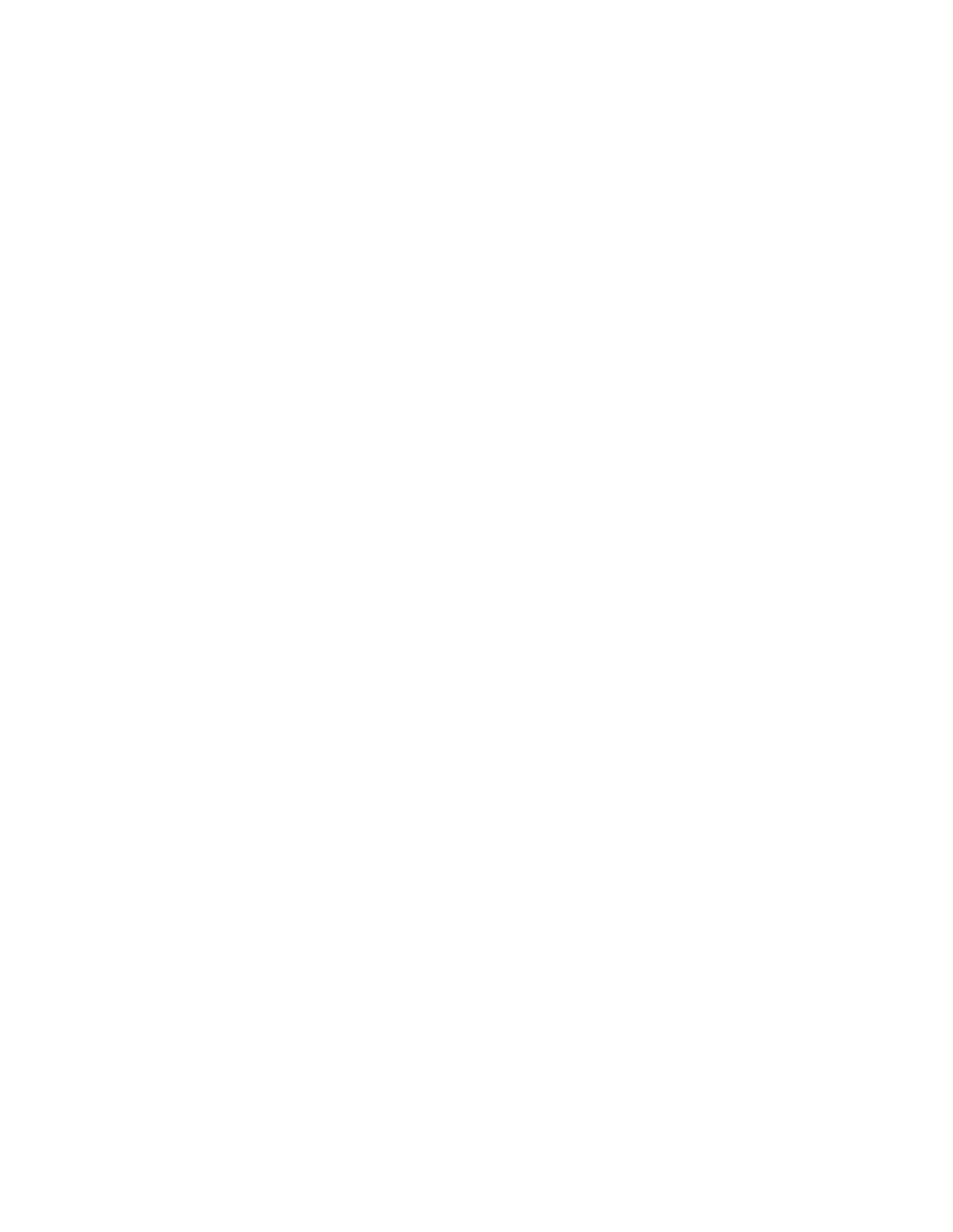## I. INTRODUCTION

<span id="page-6-0"></span>The Budget Control Act of 2011 (BCA) amended the Balanced Budget and Emergency Deficit Control Act of 1985 (BBEDCA) by reinstating limits on discretionary budget authority for 2012 through 2021. The 2013 and 2014 limits were reduced by P.L. 112-240, the American Taxpayer Relief Act of 2012 (ATRA), and the 2014 and 2015 limits were revised by P.L. 113-67, the Bipartisan Budget Act of 2013 (BBA). The limits are enforced by a sequestration of non-exempt discretionary budget authority that is ordered at the end of the current session of the Congress if enacted appropriations exceed the limits. This report discusses the current status of the limits and Office of Management and Budget (OMB) scoring of actions taken to date by each chamber of the Congress on discretionary spending bills relative to those limits.

Section 254 of BBEDCA requires OMB to issue a sequestration update report on August 20th of each year. This report provides OMB's current estimates of the discretionary spending limits and OMB's scoring of pending appropriations legislation against those limits as of August 15, 2014. Currently, OMB adjusts the current year (2014) defense cap upwards by \$225 million for the emergency requirement enacted in P.L. 113-145, the Emergency Supplemental Appropriations Resolution, 2014. However, OMB makes no adjustments to the budget year (2015) caps

at this time because there have been no events since the preview report was issued that would trigger any cap adjustment.

As required, OMB's estimates are based on the economic and technical assumptions used in the President's 2015 Budget, which was transmitted on March 4, 2014, and cover the 12 annual appropriations bills for 2015 that have been released, reported, or passed by the House or Senate. Pursuant to section 254(e) of BBEDCA, this report also contains OMB's calculation of the 2015 preview estimate of the adjustment for disaster relief funding.

If the discretionary limits for 2015 remain unchanged, OMB's estimates of the Senate action to date for the 12 annual appropriations bills show that a sequestration of approximately \$34 million in discretionary programs in the defense (or revised security) category would be required. OMB estimates that current House action for the defense category and current House and Senate action for the non-defense category are within the 2015 limits. These estimates are summarized in Table 4 of this report. Further, OMB estimates that present House and Senate action on pending 2014 supplemental appropriations do not breach the current 2014 limits.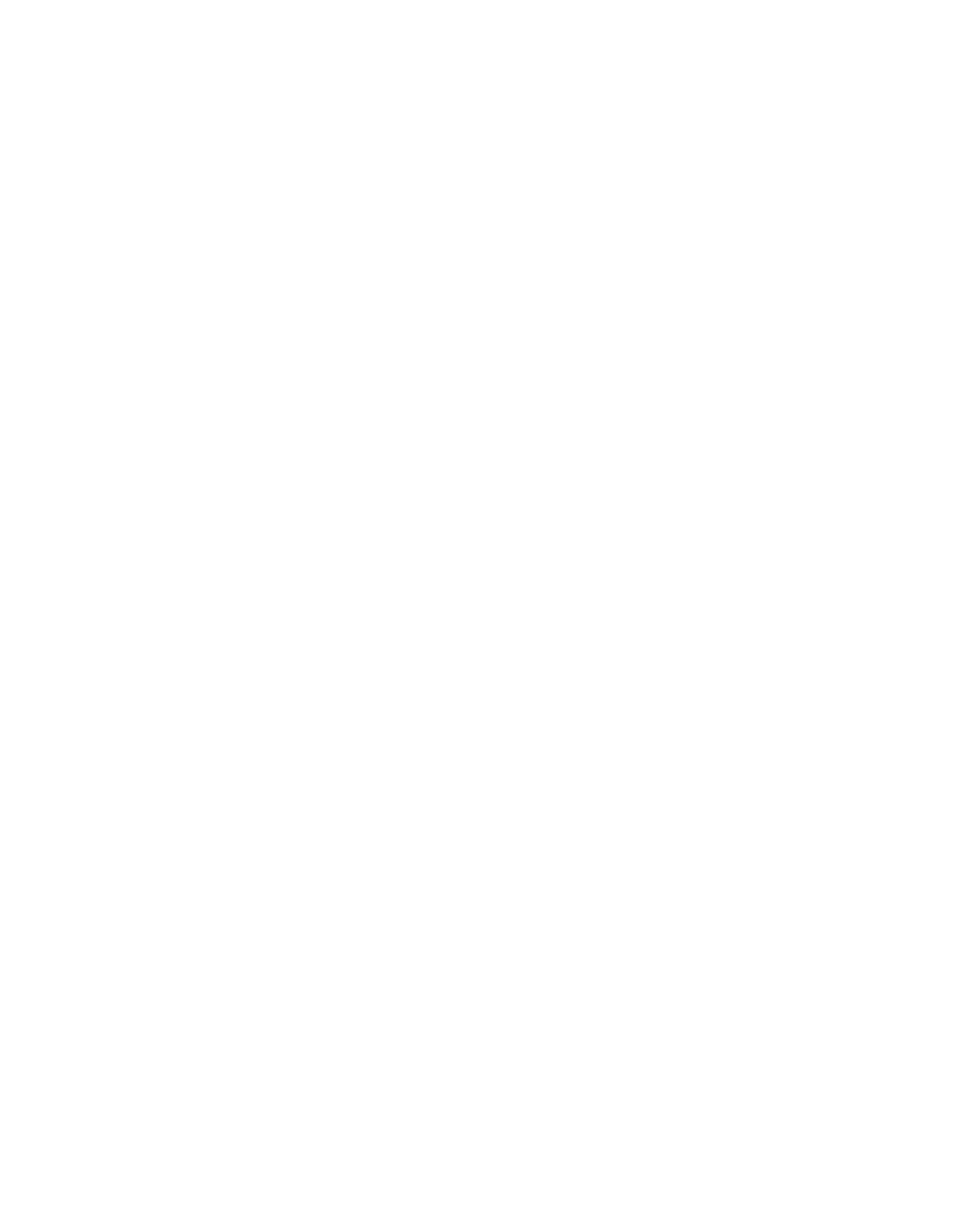### <span id="page-8-0"></span>II. DISCRETIONARY SEQUESTRATION UPDATE REPORT

OMB is required to provide regular reports regarding the discretionary spending limits as the Congress works on the annual appropriations bills. Within seven working days of enactment of an appropriations bill, BBEDCA requires OMB to report its estimates of the enacted budget authority and associated outlays. BBEDCA also requires OMB to issue reports three times during the year on the overall status of discretionary legislation, including an August update report. This update report provides OMB's mid-year assessment, reflecting OMB's current estimates of pending appropriations legislation as of August 15, 2014, and discusses the sequestration of discretionary programs that would occur under the actions taken to date by each chamber of the Congress on discretionary spending bills. Appropriations that OMB estimates would exceed the current caps would trigger an across-the-board reduction (or sequestration) pursuant to section 251(a) of BBEDCA to eliminate the breach. As required, OMB's estimates are based on the economic and technical assumptions used in the President's 2015 Budget, which was transmitted on March 4, 2014, and cover the 12 annual appropriations bills for 2015 that have been released, reported, or passed by the House or Senate.

Discretionary programs are funded through the annual appropriations process. BBEDCA set limits (or caps) on the amount of new budget authority available for discretionary programs each year through 2021. For 2012 and 2013, BBEDCA originally specified separate "security" and "nonsecurity" categories <sup>1</sup> for discretionary programs and then a single "discretionary" category for each year after 2013. These caps were subsequently revised pursuant to section 302 of the BCA as a result of the Joint Select Committee on Deficit Reduction's failure to propose, and the Congress's failure to enact, legislation to reduce the deficit by more than \$1.2 trillion by January 15, 2012. The revised security category was defined to include only the discretionary programs in the national defense budget function (050) (the "defense" category), which mainly consists of the Department of Defense and significant portions of agency budgets

for the Department of Energy (including the National Nuclear Security Administration) and the Federal Bureau of Investigation. The revised nonsecurity category contains all discretionary programs not in the defense category—essentially all non-050 budget functions (the "non-defense" category). Although the ATRA reinstated the security and nonsecurity categories for 2013 at lower levels, the defense and nondefense categories remain in place for 2014 through 2021.

In OMB's  $2014$  preview report<sup>2</sup>, the 2014 limits were reduced pursuant to section 251A of BBEDCA to incorporate the portion of the Joint Committee reductions allocated to discretionary spending. The defense cap was reduced by \$53.9 billion, and the nondefense cap was reduced by \$36.6 billion.<sup>3</sup> The BBA restored \$22.4 billion each (\$44.8 billion in total) to the defense and non-defense categories for 2014. The BBA also replaced the Joint Committee reductions to the defense and non-defense caps that would have taken place for 2015 with smaller reductions of \$44.7 billion to the defense cap and \$27.6 billion to the nondefense cap. No further adjustments are made in this report. Absent further congressional action, section 251A of BBEDCA requires reductions to the current discretionary caps for 2016 through 2021. The precise amount of those reductions is not known at this time and will depend on the relative size of sequestrable mandatory outlays in the baseline in future Budgets. Since these reductions are unknown and are not required to be made at this time, they are not reflected in the limits shown in this report.

The BBA took an important first step towards replacing the damaging Joint Committee reductions with sensible long-term reforms. However, the 2015 level set by the BBA and the cap reductions that are scheduled to take place starting in 2016 do not provide sufficient resources for national security, domestic investments, and the core Government func-

<sup>&</sup>lt;sup>1</sup> For more information on the structure of the original security and nonsecurity categories, see any of OMB's sequestration reports to the President and Congress for fiscal years 2012 through 2014, which are available at: *[http://www.whitehouse.](http://www.whitehouse.gov/omb/legislative_reports/sequestration) [gov/omb/legislative\\_reports/sequestration](http://www.whitehouse.gov/omb/legislative_reports/sequestration).*

<sup>2</sup> OMB's Sequestration Preview Report for 2014 is available at: *[http://www.whitehouse.gov/sites/default/files/omb/as](http://www.whitehouse.gov/sites/default/files/omb/assets/legislative_reports/fy14_preview_and_joint_committee_reductions_reports_05202013.pdf)[sets/legislative\\_reports/fy14\\_preview\\_and\\_joint\\_committee\\_re](http://www.whitehouse.gov/sites/default/files/omb/assets/legislative_reports/fy14_preview_and_joint_committee_reductions_reports_05202013.pdf)[ductions\\_reports\\_05202013.pdf.](http://www.whitehouse.gov/sites/default/files/omb/assets/legislative_reports/fy14_preview_and_joint_committee_reductions_reports_05202013.pdf)*

<sup>3</sup> The 2014 Joint Committee reductions for discretionary programs are enforced through cap reductions, in contrast to the 2013 reductions, which were enforced through a sequestration of non-exempt discretionary funds that was ordered on March 1, 2013.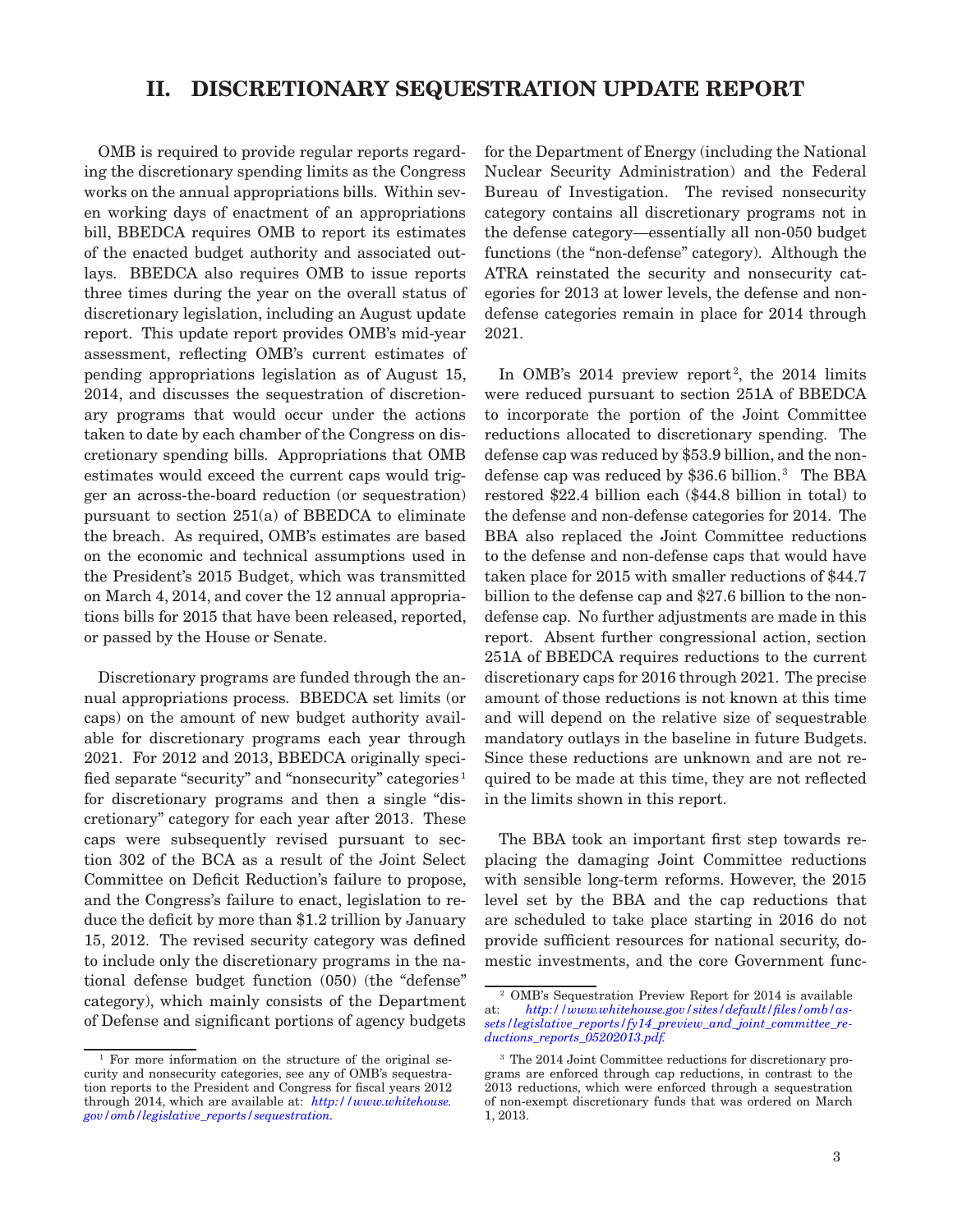#### <span id="page-9-0"></span>Table 1. OVERVIEW OF CHANGES TO DISCRETIONARY SPENDING LIMITS

|                                                                                                                       |           |           |           | (Discretionary budget authority in billions of dollars)                                       |           |           |           |           |           |          |
|-----------------------------------------------------------------------------------------------------------------------|-----------|-----------|-----------|-----------------------------------------------------------------------------------------------|-----------|-----------|-----------|-----------|-----------|----------|
|                                                                                                                       | 2012      | 2013      | 2014      | 2015                                                                                          | 2016      | 2017      | 2018      | 2019      | 2020      | 2021     |
| Original limits set in Title I of the Budget Control Act of 2011:                                                     |           |           |           |                                                                                               |           |           |           |           |           |          |
|                                                                                                                       | 684.0     | 686.0     | N/A       | N/A                                                                                           | N/A       | N/A       | N/A       | N/A       | N/A       | N/A      |
| Nonsecurity Category                                                                                                  | 359.0     | 361.0     | N/A       | N/A                                                                                           | N/A       | N/A       | N/A       | N/A       | N/A       | N/A      |
| Discretionary Category                                                                                                | N/A       | N/A       | 1,066.0   | 1,086.0                                                                                       | 1,107.0   | 1,131.0   | 1,156.0   | 1,182.0   | 1,208.0   | 1,234.0  |
| Redefinition of limits pursuant to section 251A of BBEDCA:                                                            |           |           |           |                                                                                               |           |           |           |           |           |          |
| Security Category                                                                                                     | .         | $-686.0$  | N/A       | N/A                                                                                           | N/A       | N/A       | N/A       | N/A       | N/A       | N/A      |
| Nonsecurity Category                                                                                                  | .         | $-361.0$  | N/A       | N/A                                                                                           | N/A       | N/A       | N/A       | N/A       | N/A       | N/A      |
| Discretionary Category                                                                                                | N/A       |           |           | $N/A$ $-1,066.0$ $-1,086.0$ $-1,107.0$ $-1,131.0$ $-1,156.0$ $-1,182.0$ $-1,208.0$ $-1,234.0$ |           |           |           |           |           |          |
|                                                                                                                       | N/A       | $+546.0$  | $+556.0$  | $+566.0$                                                                                      | $+577.0$  | $+590.0$  | $+603.0$  | $+616.0$  | $+630.0$  | $+644.0$ |
| Non-Defense Category                                                                                                  | N/A       | $+501.0$  | $+510.0$  | $+520.0$                                                                                      | $+530.0$  | $+541.0$  | $+553.0$  | $+566.0$  | $+578.0$  | $+590.0$ |
| Adjustments pursuant to section 901(d) of the ATRA:                                                                   |           |           |           |                                                                                               |           |           |           |           |           |          |
| Security Category                                                                                                     | .         | $+684.0$  | N/A       | N/A                                                                                           | N/A       | N/A       | N/A       | N/A       | N/A       | N/A      |
| Nonsecurity Category                                                                                                  | .         | $+359.0$  | N/A       | N/A                                                                                           | N/A       | N/A       | N/A       | N/A       | N/A       | N/A      |
| $\label{eq:3} \textbf{Define} \text{ } \textbf{Categorical} \text{ } \dots \dots \dots \dots \dots \dots \dots \dots$ | N/A       | $-546.0$  | $-4.0$    | .                                                                                             |           | .         |           |           |           | .        |
| Non-Defense Category                                                                                                  | N/A       | $-501.0$  | $-4.0$    | .                                                                                             |           |           |           |           |           | .        |
| Joint Select Committee on Deficit Reduction Enforcement:                                                              |           |           |           |                                                                                               |           |           |           |           |           |          |
| Defense Category                                                                                                      | N/A       | N/A       | $-53.9$   | .                                                                                             |           | .         |           |           |           | .        |
| Non-Defense Category                                                                                                  | N/A       | N/A       | $-36.6$   | .                                                                                             |           | .         | .         | .         |           | .        |
| Adjustments pursuant to section 101(a) of the BBA:                                                                    |           |           |           |                                                                                               |           |           |           |           |           |          |
|                                                                                                                       | N/A       | N/A       | $+22.4$   | $-44.7$                                                                                       |           |           |           |           |           | .        |
| Non-Defense Category                                                                                                  | $\rm N/A$ | N/A       | $+22.4$   | $-27.6$                                                                                       |           |           | .         | .         |           | .        |
| Enacted adjustments pursuant to section $251(b)(2)$ of BBEDCA:                                                        |           |           |           |                                                                                               |           |           |           |           |           |          |
| OCO/GWOT:                                                                                                             |           |           |           |                                                                                               |           |           |           |           |           |          |
| Security Category                                                                                                     | $+126.5$  | $+98.7$   | N/A       | N/A                                                                                           | N/A       | N/A       | N/A       | N/A       | N/A       | N/A      |
| $\label{eq:3} \textbf{Define} \text{ Category }\dots\dots\dots\dots\dots\dots \dots$                                  | N/A       | N/A       | $+85.4$   | .                                                                                             |           |           |           | .         |           | .        |
| Non-Defense Category                                                                                                  | N/A       | $\rm N/A$ | $+6.5$    | .                                                                                             |           |           |           | .         |           | .        |
| <b>Emergency Requirements:</b>                                                                                        |           |           |           |                                                                                               |           |           |           |           |           |          |
| Security Category                                                                                                     |           | $+7.0$    | N/A       | N/A                                                                                           | N/A       | N/A       | N/A       | N/A       | N/A       | N/A      |
| Nonsecurity Category                                                                                                  | .         | $+34.6$   | N/A       | N/A                                                                                           | N/A       | N/A       | N/A       | N/A       | N/A       | N/A      |
| $\label{eq:3} \textbf{Define} \text{ Category }\dots\dots\dots\dots\dots\dots \dots$                                  | N/A       | N/A       | $+0.2$    | .                                                                                             |           | .         |           | .         |           | .        |
| Program Integrity:                                                                                                    |           |           |           |                                                                                               |           |           |           |           |           |          |
| Nonsecurity Category                                                                                                  | $+0.5$    | $+0.5$    | N/A       | N/A                                                                                           | N/A       | N/A       | N/A       | N/A       | N/A       | N/A      |
| Non-Defense Category                                                                                                  | N/A       | N/A       | $+0.9$    | .                                                                                             |           | .         | .         | .         |           | .        |
| Disaster Relief:                                                                                                      |           |           |           |                                                                                               |           |           |           |           |           |          |
| Security Category                                                                                                     | $+6.4$    | $+11.8$   | $\rm N/A$ | $\rm N/A$                                                                                     | $\rm N/A$ | $\rm N/A$ | $\rm N/A$ | $\rm N/A$ | $\rm N/A$ | N/A      |
| Nonsecurity Category                                                                                                  | $+4.1$    | .         | N/A       | N/A                                                                                           | N/A       | N/A       | N/A       | N/A       | N/A       | N/A      |
| Non-Defense Category                                                                                                  | N/A       | N/A       | $+5.6$    | .                                                                                             |           | .         | .         | .         |           | .        |
| Adjustments pursuant to section 7 of the Consolidated Appropriations Act, 2014:                                       |           |           |           |                                                                                               |           |           |           |           |           |          |
|                                                                                                                       | N/A       | N/A       | $+0.2$    |                                                                                               |           |           |           |           |           |          |
| Non-Defense Category                                                                                                  | N/A       | N/A       |           | .<br>.                                                                                        | <br>      | <br>      | .<br>     | .<br>.    | <br>      | .<br>.   |
| Revised Limits Included in the OMB Sequestration Update Report:                                                       |           |           |           |                                                                                               |           |           |           |           |           |          |
| Security Category                                                                                                     | 816.9     | 801.5     | N/A       | N/A                                                                                           | N/A       | N/A       | N/A       | N/A       | N/A       | N/A      |
|                                                                                                                       | 363.5     | 394.1     | N/A       | N/A                                                                                           | N/A       | N/A       | N/A       | N/A       | N/A       | N/A      |
| Discretionary Category                                                                                                | N/A       | N/A       | N/A       | $\rm N/A$                                                                                     | N/A       | N/A       | N/A       | N/A       | N/A       | N/A      |
| $\label{eq:3} \textbf{Define} \textbf{ Category} \quad \dots \dots \dots \dots \dots \dots \dots \dots$               | N/A       | .         | 606.3     | 521.3                                                                                         | 577.0     | 590.0     | 603.0     | 616.0     | 630.0     | 644.0    |
| Non-Defense Category                                                                                                  | N/A       | .         | 504.8     | 492.4                                                                                         | 530.0     | 541.0     | 553.0     | 566.0     | 578.0     | 590.0    |

(Discretionary budget authority in billions of dollars)

 $\rm N/A = \rm Not$  Applicable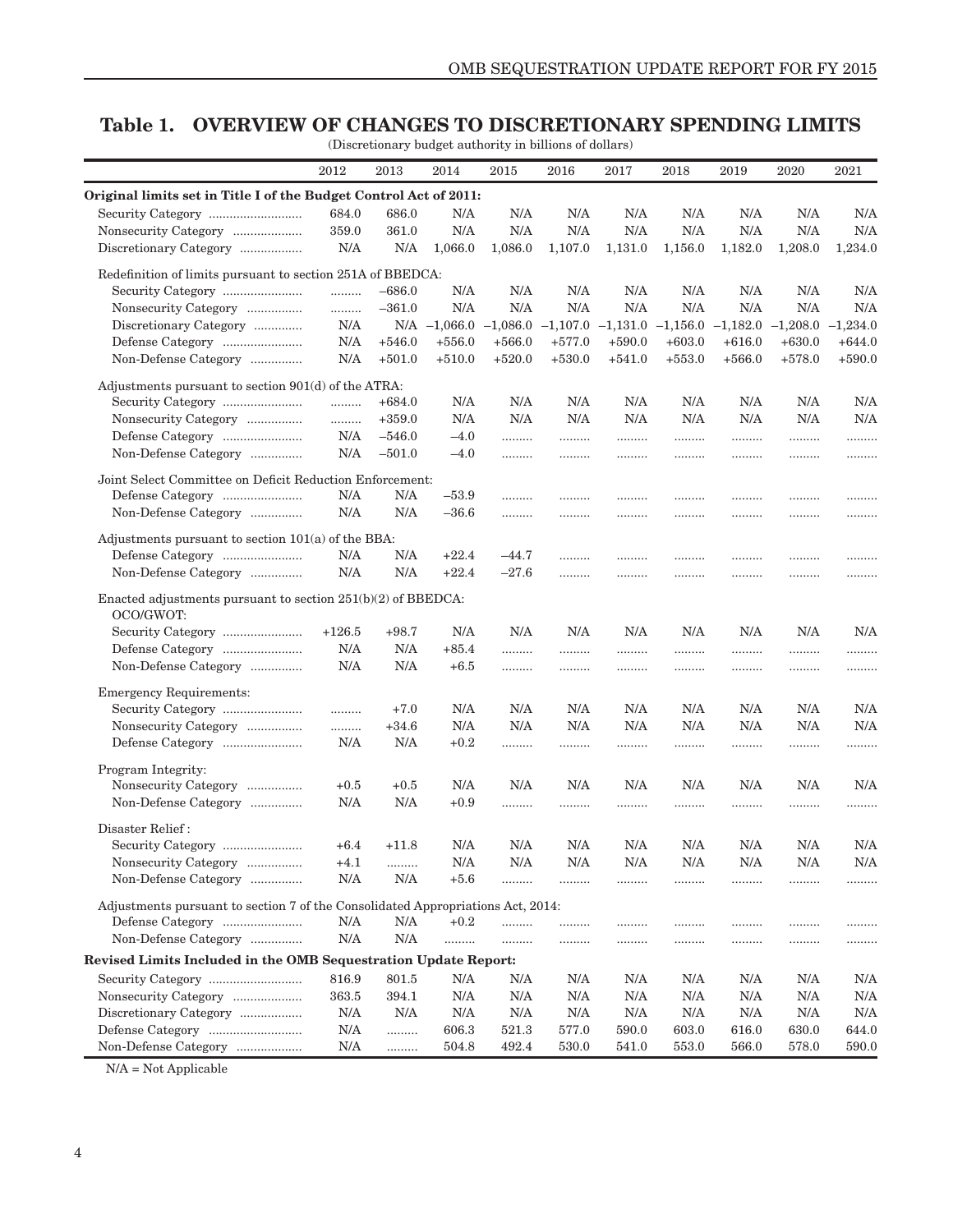<span id="page-10-0"></span>tions that are required to ensure that the Nation is achieving its full potential in a growing economy. The President's 2015 Budget builds on the progress made with the enactment of the BBA by including several proposals to revise the discretionary caps, including a separate, fully paid for Opportunity, Growth, and Security Initiative, which provides nearly \$28 billion

each for the defense and non-defense categories. These additional discretionary resources in 2015 would help spur economic growth, promote opportunity for all, and strengthen national security by providing critical investments in infrastructure, education, and innovation. The Budget further proposes, after 2016, to restore discretionary spending to a path that would

#### Table 2. DISCRETIONARY SPENDING LIMITS

(Discretionary budget authority in millions of dollars)

|                                                                                                                               | 2014     | 2015               | 2016    | 2017    | 2018                                                                                     | 2019    | 2020    | 2021    |
|-------------------------------------------------------------------------------------------------------------------------------|----------|--------------------|---------|---------|------------------------------------------------------------------------------------------|---------|---------|---------|
|                                                                                                                               |          |                    |         |         | DEFENSE (OR "REVISED SECURITY") CATEGORY                                                 |         |         |         |
|                                                                                                                               | 606,065  | 521,272            | 577,000 | 590,000 | 603,000                                                                                  | 616,000 | 630,000 | 644,000 |
| Adjustments for the Update Report:                                                                                            | $+225$   | .                  |         |         |                                                                                          |         |         |         |
|                                                                                                                               | 606,290  | 521,272            | 577,000 | 590,000 | 603,000                                                                                  | 616,000 | 630,000 | 644,000 |
| Anticipated Adjustments for the Final<br>Sequestration Report:<br>Overseas Contingency Operations / Global War                | .        | $+58,574$          | .       | .       |                                                                                          |         |         | .       |
|                                                                                                                               |          |                    |         |         |                                                                                          |         |         |         |
| Anticipated Final Sequestration Report                                                                                        | 606,290  | 579,846            | 577,000 | 590,000 | 603,000                                                                                  | 616,000 | 630,000 | 644,000 |
|                                                                                                                               |          |                    |         |         | NON-DEFENSE (OR "REVISED NONSECURITY") CATEGORY                                          |         |         |         |
|                                                                                                                               | 504,841  | 492,356            | 530,000 | 541,000 | 553,000                                                                                  | 566,000 | 578,000 | 590,000 |
| Adjustments for the Update Report:<br>No Adjustments                                                                          |          |                    |         |         |                                                                                          |         |         |         |
|                                                                                                                               | 504,841  | 492,356            | 530,000 | 541,000 | 553,000                                                                                  | 566,000 | 578,000 | 590,000 |
| Anticipated Adjustments for the Final<br>Sequestration Report:                                                                |          |                    |         |         |                                                                                          |         |         |         |
| Overseas Contingency Operations / Global War                                                                                  | $+4,346$ | $+1,194$           | .       | .       |                                                                                          |         |         | .       |
|                                                                                                                               | .        | $+7,265$           | .       | .       |                                                                                          |         |         | .       |
|                                                                                                                               | .        | $+1,123$<br>$+361$ |         |         |                                                                                          |         |         | .       |
| Health Care Fraud and Abuse Control                                                                                           | .<br>.   | $+6,593$           | .<br>   | .<br>   | .<br>                                                                                    | <br>    | <br>    | .<br>   |
| Subtotal, Anticipated Adjustments for the Final                                                                               | $+4,346$ | $+16,536$          | .       | .       | .                                                                                        |         |         | .       |
| Anticipated Final Sequestration Report                                                                                        |          |                    |         |         |                                                                                          |         |         |         |
|                                                                                                                               | 509,187  | 508,892            | 530,000 | 541,000 | 553,000                                                                                  | 566,000 | 578,000 | 590,000 |
|                                                                                                                               |          |                    |         |         | TOTAL DISCRETIONARY SPENDING                                                             |         |         |         |
| Preview Report, Total Discretionary Spending  1,110,906 1,013,628 1,107,000 1,131,000 1,156,000 1,182,000 1,208,000 1,234,000 |          |                    |         |         |                                                                                          |         |         |         |
| Update Report, Total Discretionary Spending                                                                                   |          |                    |         |         | $\ldots$ 1,111,131 1,013,628 1,107,000 1,131,000 1,156,000 1,182,000 1,208,000 1,234,000 |         |         |         |
| Anticipated Final Sequestration Report,                                                                                       |          |                    |         |         |                                                                                          |         |         |         |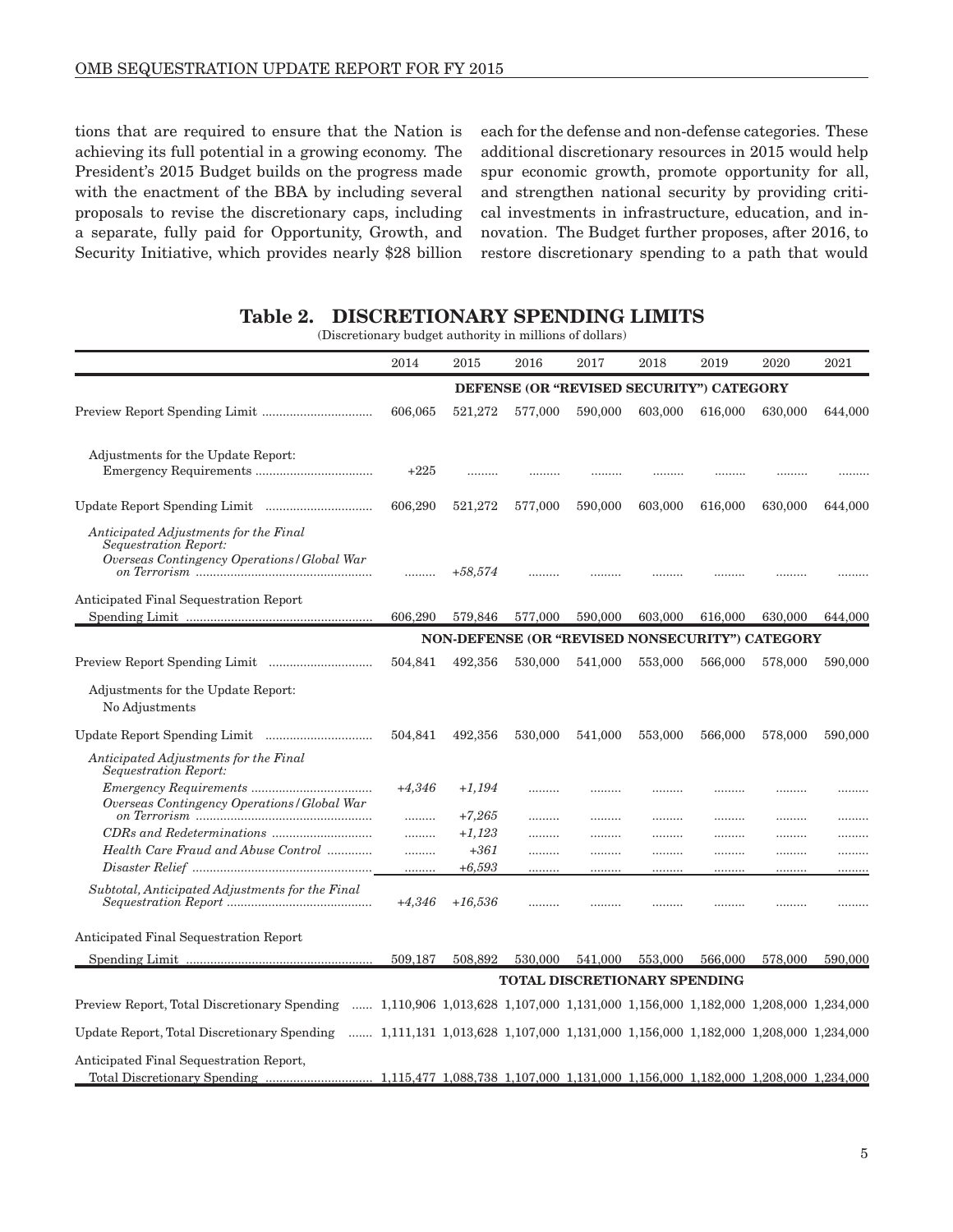continue to support economic growth, opportunity, and safety and security. These investments would be paid for with a combination of reforms to mandatory spending programs and the closure of targeted tax loopholes proposed in the Budget. <sup>4</sup>

OMB is required by law to report on the current discretionary limits in this report. The following discussion focuses on new and potential current law adjustments to those limits. Table 1 summarizes the original caps enacted in the BCA and all changes to date that have been made to those caps.

*Adjustments to discretionary limits.*—Table 2 shows the effect of adjustments pursuant to section 251(b) of BBEDCA on the discretionary limits for each year from 2014 through 2021. Section 251(b)(1) allows adjustments for concepts and definitions to be made in the preview report, which is transmitted with the President's Budget, and section 251(b)(2) authorizes certain adjustments after the enactment of appropriations. At present, only the Emergency Supplemental Appropriations Resolution, 2014 (P.L. 113-145) has been enacted in 2014 subsequent to issuance of OMB's preview report. That Act provides \$225 million in budget authority, which was designated by the Congress and the President as an emergency requirement; therefore, the defense cap is increased by this amount pursuant to section  $251(b)(2)(A)(i)$  of BBEDCA. This adjustment is displayed on Table 2. At present, no appropriations for 2015 have been completed, so there are no adjustments made to the budget year caps in this report.

*Anticipated adjustments to discretionary limits.*—In addition to actual adjustments required at this time, Table 2 shows anticipated adjustments for 2015 equal to those proposed in the 2015 Budget that OMB assumes will be enacted, either in whole or in part, in the final 2015 appropriations bills. Table 2 also shows an anticipated adjustment for emergency requirements in 2014 that are consistent with the Administration's recent emergency supplemental request. The actual adjustments will be determined at the end of this session by the Congress and will be reflected in OMB's final sequestration report. The section 251(b)(2) anticipated adjustments include:

*Emergency Appropriations and Overseas Contingency Operations/Global War on Terrorism (OCO/GWOT).* —These adjustments are permitted by section  $251(b)(2)(A)$  and include funding that the Congress so designates in law, and that the President subsequently designates, as being either emergency requirements or for OCO/GWOT activities on an account-by-account basis. For 2014, an anticipated adjustment of \$4,346 million is shown on Table 2 to reflect the Administration's emergency supplemental request that was transmitted on July 8, 2014, to address the increase in child and adult migration from Central America in the Rio Grande Valley Areas of the Southwest Border and for 2014 wildfire suppression activities. Both the House and the Senate have considered related supplemental legislation: the House passed H.R. 5230, the Secure the Southwest Border Act of 2014, on August 1, 2014, which provides nonemergency appropriations of \$0.7 billion that are fully offset, while the Senate considered its own \$2.6 billion emergency supplemental (S.2648).

For 2015, the Administration has not requested any funding as an emergency requirement, but it has requested that a new cap adjustment for wildfire suppression be added to section 251(b)(2) of BBEDCA. The wildfire suppression proposal further specified that the ceiling on the disaster relief cap adjustment would be reduced by the preceding fiscal year's wildfire suppression adjustment, so that there would be no increase in overall discretionary spending pursuant to this proposal. The Budget included \$1,194 million for these purposes in 2015. The emergency supplemental request of July 8, 2014, included the Administration's proposed revisions to section 251(b)(2) of BBEDCA, which the Senate had also included in its emergency supplemental bill (S.2648) and in its draft Interior and

<sup>4</sup> The 2015 Budget also includes: a proposed change in concepts and definitions that would reclassify as mandatory certain surface transportation programs that are currently funded from the General Fund; two new adjustments to the discretionary limits related to program integrity efforts in the Internal Revenue Service's Operations Support and Enforcement accounts, the Alcohol and Tobacco Tax and Trade Bureau, and the Department of Labor's unemployment insurance programs; and a new adjustment for wildfire suppression operations at the Departments of Agriculture and the Interior. These proposals are summarized in the Budget Process chapter of the *Analytical Perspectives* volume of the President's 2015 Budget and in the preview report. Although an agreement has not yet been reached with the Congress, the Administration remains committed to working with the Congress on a bipartisan basis to enact these proposals. See Chapter 11 of the *Analytical Perspectives*, available at: *[http://](http://www.whitehouse.gov/sites/default/files/omb/budget/fy2015/assets/concepts.pdf) [www.whitehouse.gov/sites/default/files/omb/budget/fy2015/](http://www.whitehouse.gov/sites/default/files/omb/budget/fy2015/assets/concepts.pdf) [assets/concepts.pdf](http://www.whitehouse.gov/sites/default/files/omb/budget/fy2015/assets/concepts.pdf).*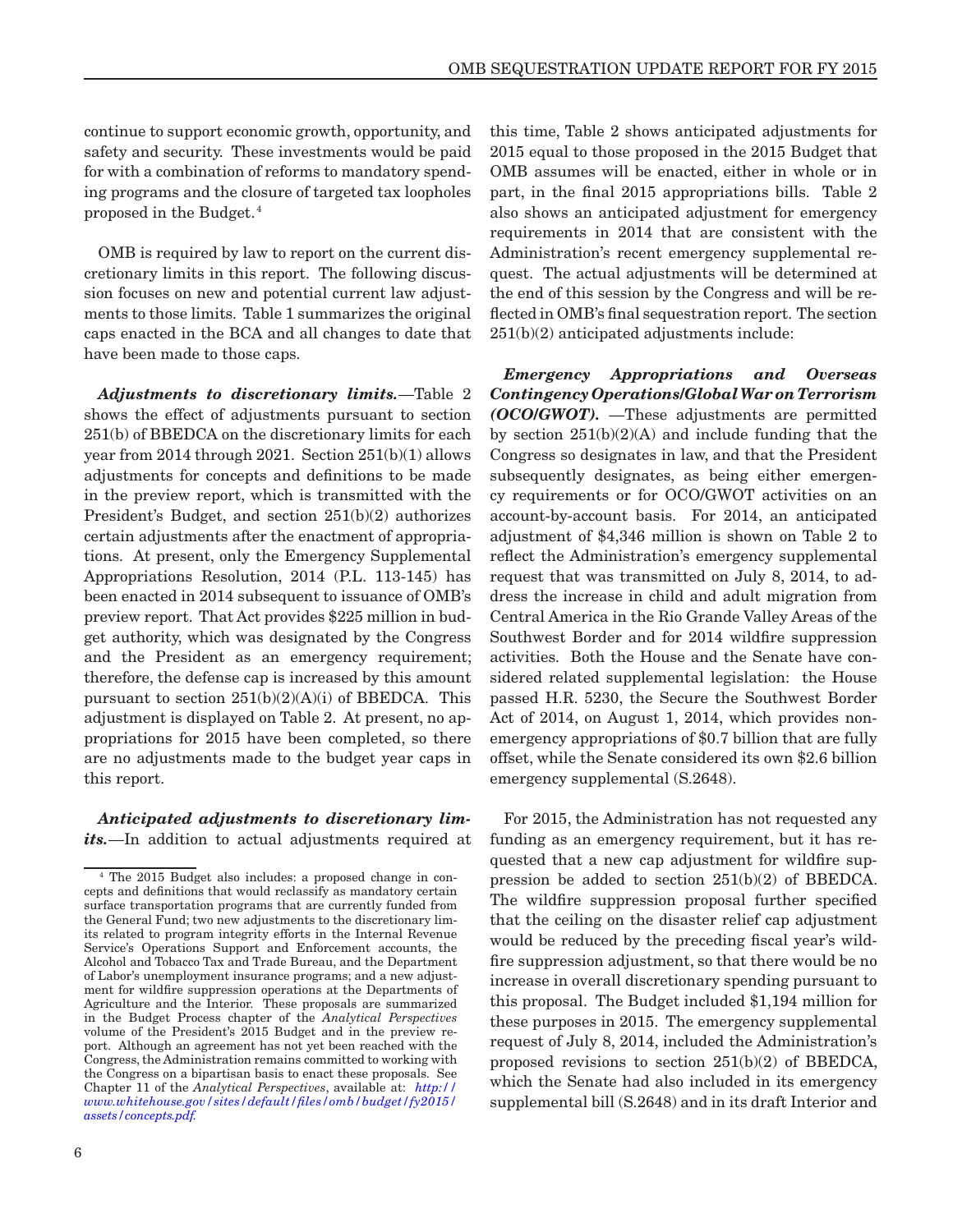Environment appropriations bill (released on August 1, 2014). However, since the adjustment has not been enacted to date, the Senate bill is providing the 2015 request as a one-time emergency requirement; therefore, the Administration is also assuming this amount as an anticipated adjustment.

The Consolidated Appropriations Act, 2014 (P.L. 113-76), provided a total of \$91,937 million (including rescissions) for OCO/GWOT activities for 2014, which is already reflected in the 2014 cap. The President's 2015 Budget, using a placeholder for Department of Defense funding, requested a total of \$85,357 million for OCO/GWOT activities under BBEDCA for 2015, but this amount was reduced to \$65,839 million in a budget amendment package transmitted to the Congress on June 26, 2014. The amended request included \$58,528 million in funding for programs in the Defense appropriations bill, \$46 million in the Military Construction and Veterans Affairs appropriations bill, and \$7,265 million in the State and Foreign Operations appropriations bill. House action so far has provided \$79,445 million in the Defense bill and \$5,912 million in the State and Foreign Operations bill—both of which were drafted before the Administration transmitted its budget amendment. Senate action so far allocates \$59,720 million in the Defense bill (which includes \$46 million for Military Construction and \$1,353 million for International programs), \$213 million in the Homeland Security bill, and \$8,625 million to the State and Foreign Operations bill. Table 2 shows anticipated adjustments for OCO/GWOT activities equal to the amended levels requested in the President's Budget for 2015. The Budget, as amended, includes a placeholder estimate of about \$33,200 million for OCO/GWOT funding for 2016 through 2021, which reflects the Administration's proposal to cap total OCO/GWOT budget authority from 2013 to 2021 at \$450 billion. However, that adjustment is not included in the current law caps because no specific policy decisions or assumptions regarding OCO/GWOT spending in any particular year, including the share of defense versus non-defense funding, have been made to date.

*Continuing Disability Reviews (CDRs) and Redeterminations.*—Section 251(b)(2)(B) of BBEDCA authorizes cap adjustments for appropriations for CDRs and redeterminations. CDRs are periodic reevaluations conducted to determine if recipients of Social Security disability insurance benefits and Supplemental Security Income (SSI) for persons with disabilities are still disabled. Redeterminations are periodic reviews of non-medical factors of eligibility for the means-tested SSI program, such as income and resources, and generally result in a revision of the individual's benefit level. The maximum cap adjustment in each year is limited to the levels of budget authority specified in BBEDCA, provided that a base level of \$273 million is provided for these purposes in the underlying appropriations bill before the adjustment.

The purpose of this adjustment is to ensure sufficient resources for the Social Security Administration to reduce improper payments and achieve tens of billions of dollars in deficit savings over the next 10 years. The 2014 Consolidated Appropriations Act (P.L. 113-76) provided \$924 million as a cap adjustment, which was made in OMB's 2014 final sequestration report. Since the adjustment for CDRs and redeterminations was fully funded in 2014 and may again be funded in 2015, the 2015 Budget provides both the base funding level of \$273 million and the cap adjustment level specified in BBEDCA of \$1,123 million through discretionary appropriations. The \$1,123 million adjustment is displayed as an anticipated adjustment to the non-defense category in Table 2. However, 2014 is the first year since the caps were reinstated that the Congress appropriated the full authorized adjustment for CDRs and redeterminations. The failure to provide the full level of adjustment authorized by BBEDCA prior to 2014 and the delays in annual appropriations for these activities make it difficult for the agency to execute its budget plans and achieve targeted results in each year. Therefore, to better ensure these resources continue to be provided in the future and to maximize potential savings, the Budget proposes to provide dedicated mandatory funding for these activities starting in 2016. If mandatory funding is provided, the Budget proposes to eliminate the discretionary cap adjustment beginning in 2016 and to reduce the discretionary caps by the base funding for these activities.

The Senate has provided full funding of the cap adjustment at \$1,123 million in its subcommittee draft of the 2015 Labor, Health and Human Services, Education, and Related Agencies (LHHS) bill, while the House has not yet released its subcommittee mark. In order to best reflect the appropriations bills that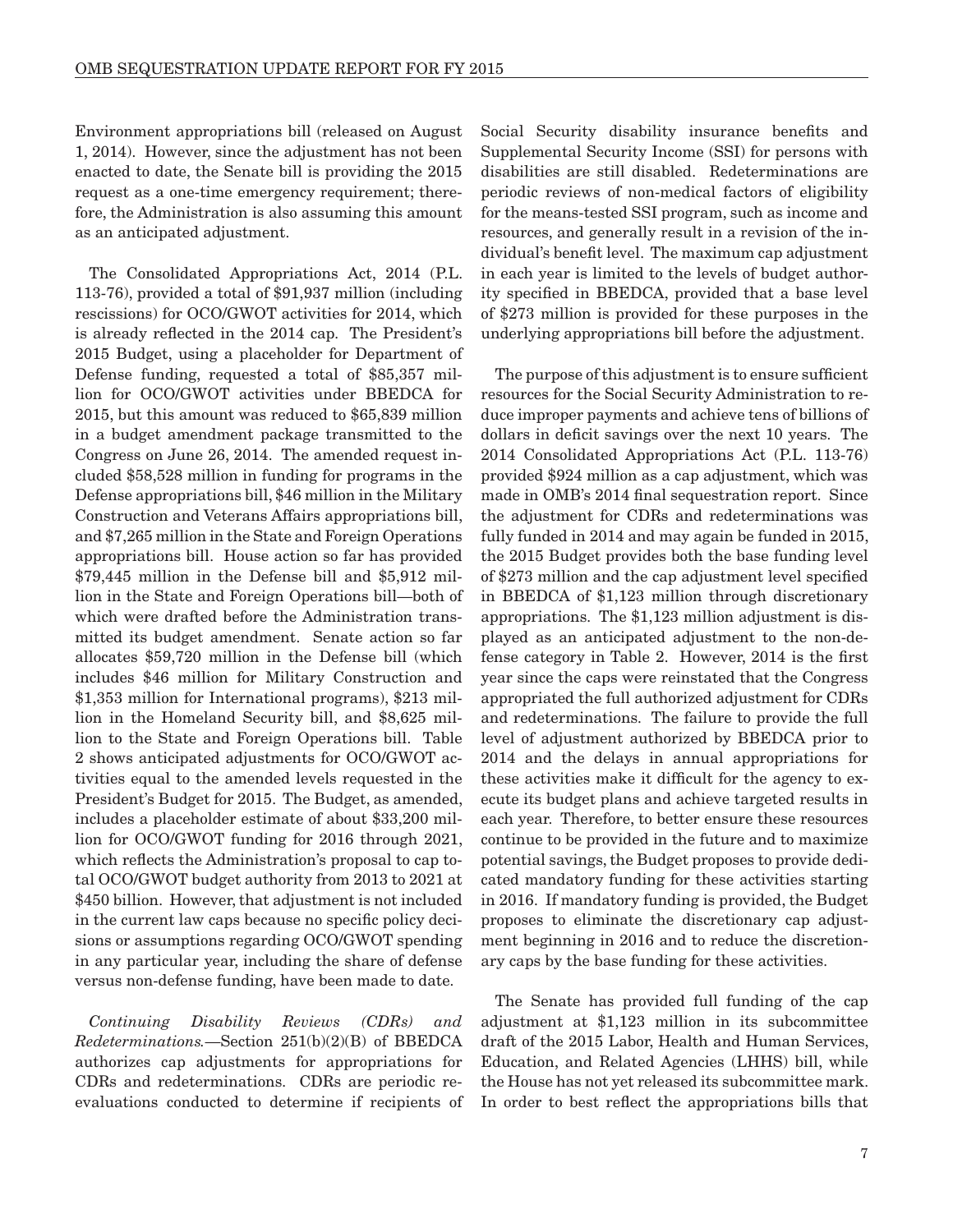have moved to date, Table 2 reflects the full, authorized amount for CDRs and redeterminations as an anticipated adjustment for 2015. However, no adjustments are shown in Table 2 subsequent to 2015 because it is assumed that the Budget proposal to replace the cap adjustments with mandatory funding will be enacted.

*Health Care Fraud and Abuse Control (HCFAC).*— Section  $251(b)(2)(C)$  of BBEDCA authorizes adjustment to the caps by amounts appropriated for HCFAC activities, which include efforts to reduce the Medicare improper payment rate and strengthen the Health Care Fraud Prevention and Enforcement Action Team initiative. The maximum HCFAC cap adjustment in each year is limited to the levels of budget authority specified in BBEDCA, provided that a base level of \$311 million for these purposes is provided in the underlying appropriations bill before the adjustment. Because the Consolidated Appropriations Act (P.L. 113-76) provided only \$294 million of base funding, OMB's 2014 final sequestration report did not include an adjustment to the caps for HCFAC. That legislation marked the third year in a row that the cap adjustment authorized by BBEDCA was not provided for this program, which has led to an underfunding of efforts to reduce improper payments in the Medicare and Medicaid programs. As noted in OMB's 2014 final sequestration report and 2015 preview report, the Congress will forgo approximately \$450 million in deficit savings by not fully funding the base appropriation and providing the full cap adjustment authorized for 2014. The 2015 Budget proposes to repeal the discretionary cap adjustment for HCFAC and provide dedicated mandatory funding beginning in 2015. For 2015, the Budget seeks the 2014 enacted base appropriation of \$294 million and proposes an additional \$25 million through discretionary appropriations, but would not provide discretionary funding after 2015 if the mandatory proposal is adopted.

For HCFAC, the Senate has provided for full funding of the cap adjustment at \$361 million in its subcommittee draft of the 2015 LHHS bill, while the House has not yet released its subcommittee mark. Table 2 therefore reflects the full authorized amount for HCFAC as an anticipated adjustment for 2015. However, as with CDRs and redeterminations, no adjustments are shown in Table 2 subsequent to 2015 because it is assumed that the Budget proposal to replace the cap adjustments with mandatory funding will be enacted.

*Disaster Funding.*—Section 251(b)(2)(D) of BBEDCA authorizes an adjustment to the caps for appropriations that are designated by the Congress as being for "disaster relief," which is defined as activities carried out pursuant to a determination under section 102(2) of the Robert T. Stafford Disaster Relief and Emergency Assistance Act (42 U.S.C. 5122(2)). Section 254(e) of BBEDCA requires OMB to include in this report a preview estimate of the adjustment for disaster funding for 2015. That estimate is currently \$18,430 million (see section III of this report).

The 2014 Consolidated Appropriations Act (P.L. 113- 76) provided \$5,626 million designated for disaster relief to the Federal Emergency Management Agency's (FEMA's) Disaster Relief Fund (DRF). This amount is \$6,517 million below the maximum allowable adjustment of \$12,143 million for 2014.

The 2015 Budget requested \$6,593 million in two accounts to be designated for disaster relief by the Congress in 2015: \$6,438 million in FEMA's DRF to cover the costs of Presidentially-declared major disasters, including identified costs for previously declared catastrophic events (defined by FEMA as events with expected costs totaling more than \$500 million) and the predictable annual cost of non-catastrophic events expected to be obligated in 2015; and \$155 million in the Small Business Administration's Disaster Loans Program Account for administrative expenses related to Presidentially-declared major disasters. For these two programs, the Budget requests funding for both known needs based on expected costs of prior declared disasters and the typical average expenditures in these programs. This request is consistent with the past practice of requesting and funding these programs through regular appropriations bills. Also consistent with past practice, the 2015 request level does not seek to pre-fund anticipated needs in other programs arising from potential future disasters, nor does the Budget seek funding for potential catastrophic needs. As additional information about the need to fund prior or future disasters becomes available, additional requests, in the form of either 2014 supplemental appropriations or amendments to the 2015 Budget, will be transmitted.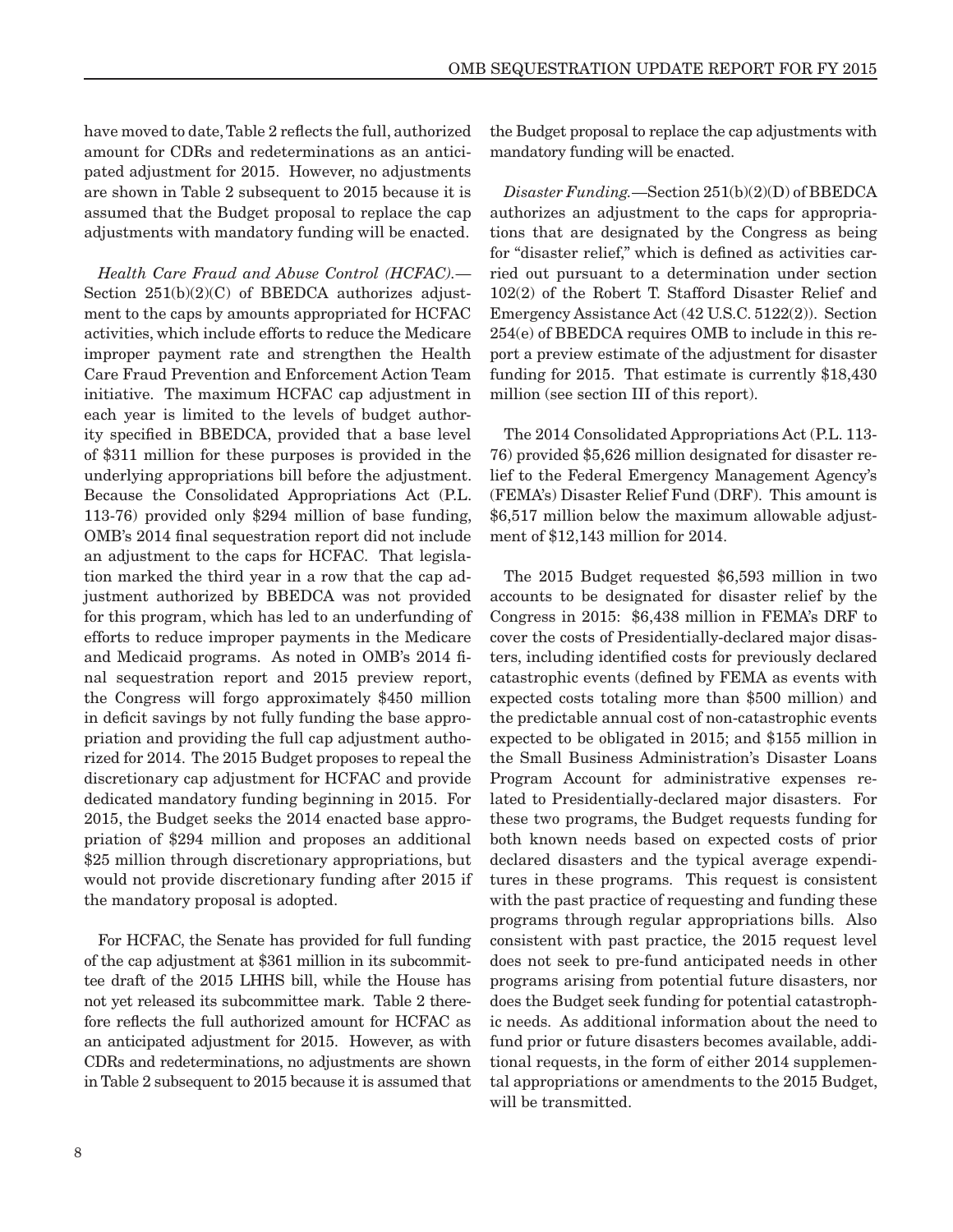#### Table 3. STATUS OF 2014 DISCRETIONARY APPROPRIATIONS

<span id="page-14-0"></span>

|                                                                                                                                                 | BA        | Outlays   |
|-------------------------------------------------------------------------------------------------------------------------------------------------|-----------|-----------|
| <b>Defense Category</b>                                                                                                                         |           |           |
|                                                                                                                                                 | 606,290   | N/A       |
|                                                                                                                                                 | 606,065   | 583,879   |
|                                                                                                                                                 | $+225$    | $+225$    |
|                                                                                                                                                 | 606,290   | 584,104   |
| $\label{eq:spending over (+)under (-)} \underline{\text{under (-)} \lim \underline{\text{its}} \ \ \underline{\text{}} \ \ \underline{\text{}}$ |           | N/A       |
| <b>Non-Defense Category</b>                                                                                                                     |           |           |
|                                                                                                                                                 | 504,841   | N/A       |
|                                                                                                                                                 | 502,833   | 611,910   |
|                                                                                                                                                 | $-2,008$  | N/A       |
| <b>Total Discretionary Spending—All Categories</b>                                                                                              |           |           |
|                                                                                                                                                 | 1,111,131 | N/A       |
|                                                                                                                                                 | 1,109,123 | 1,195,789 |
|                                                                                                                                                 | $-2,008$  | N/A       |

(In millions of dollars)

Finally, under the principles outlined above, since the Administration does not have the information necessary to state the total amount that might be designated as disaster relief, the 2015 Budget did not explicitly request any disaster relief funding in any year

after 2015. Therefore, Table 2 reflects an anticipated adjustment for the final report for 2015 only, and there is no anticipated adjustment in any of the outyears. At present, the Senate has fully funded the 2015 request while the House has provided only the adjustment for

## Table 4. STATUS OF 2015 APPROPRIATIONS ACTION

(Discretionary budget authority in millions of dollars)

|                                                                                                                                                                                                                                                                                                                                                                                                                                                                                                                                                         | House     |     | Senate    |  |
|---------------------------------------------------------------------------------------------------------------------------------------------------------------------------------------------------------------------------------------------------------------------------------------------------------------------------------------------------------------------------------------------------------------------------------------------------------------------------------------------------------------------------------------------------------|-----------|-----|-----------|--|
|                                                                                                                                                                                                                                                                                                                                                                                                                                                                                                                                                         | BA        |     | BA        |  |
| <b>DEFENSE CATEGORY</b>                                                                                                                                                                                                                                                                                                                                                                                                                                                                                                                                 |           |     |           |  |
| Defense Base Appropriations:                                                                                                                                                                                                                                                                                                                                                                                                                                                                                                                            |           |     |           |  |
|                                                                                                                                                                                                                                                                                                                                                                                                                                                                                                                                                         | 5,070 F   |     | 5,031 C   |  |
| $\label{eq:3} \textbf{Defense}\textcolor{red}{}\textcolor{red}{}\textcolor{red}{}\textcolor{red}{}\textcolor{red}{}\textcolor{red}{}\textcolor{red}{}\textcolor{red}{}\textcolor{red}{}\textcolor{red}{}\textcolor{red}{}\textcolor{red}{}\textcolor{red}{}\textcolor{red}{}\textcolor{red}{}\textcolor{red}{}\textcolor{red}{}\textcolor{red}{}\textcolor{red}{}\textcolor{red}{}\textcolor{red}{}\textcolor{red}{}\textcolor{red}{}\textcolor{red}{}\textcolor{red}{}\textcolor{red}{}\textcolor{red}{}\textcolor{red}{}\textcolor{red}{}\textcolor{$ | 490,739 F |     | 489,445 C |  |
|                                                                                                                                                                                                                                                                                                                                                                                                                                                                                                                                                         | 17,149    | - F | 18,423 A  |  |
|                                                                                                                                                                                                                                                                                                                                                                                                                                                                                                                                                         | 27        | C   | 31 A      |  |
|                                                                                                                                                                                                                                                                                                                                                                                                                                                                                                                                                         | 1,551     | -C  | 1,629 C   |  |
|                                                                                                                                                                                                                                                                                                                                                                                                                                                                                                                                                         | 6,559     | F   | 6,561 C   |  |
|                                                                                                                                                                                                                                                                                                                                                                                                                                                                                                                                                         | 166 F     |     | 186 C     |  |
|                                                                                                                                                                                                                                                                                                                                                                                                                                                                                                                                                         | 521,261   |     | 521,306   |  |
| Defense Anticipated Adjustments: <sup>1</sup>                                                                                                                                                                                                                                                                                                                                                                                                                                                                                                           |           |     |           |  |
|                                                                                                                                                                                                                                                                                                                                                                                                                                                                                                                                                         | 58,574    |     | 58,574    |  |
|                                                                                                                                                                                                                                                                                                                                                                                                                                                                                                                                                         | 579,835   |     | 579,880   |  |
|                                                                                                                                                                                                                                                                                                                                                                                                                                                                                                                                                         | 579,846   |     | 579,846   |  |
|                                                                                                                                                                                                                                                                                                                                                                                                                                                                                                                                                         | $-11$     |     | $+34$     |  |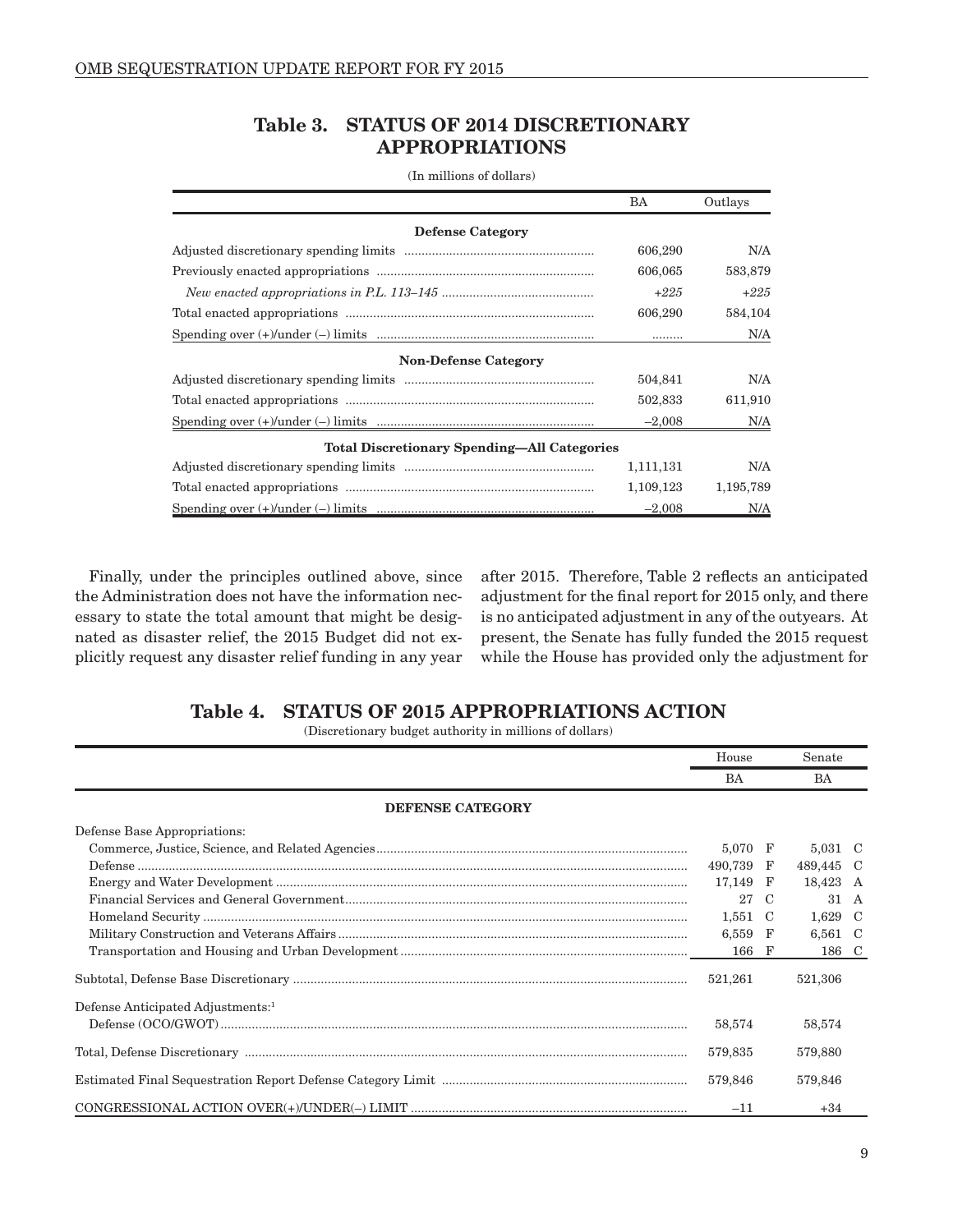#### TABLE 4. STATUS OF 2015 APPROPRIATIONS ACTION—Continued

(Discretionary budget authority in millions of dollars)

|                                                           | House     |                    | Senate      |  |
|-----------------------------------------------------------|-----------|--------------------|-------------|--|
|                                                           | <b>BA</b> |                    | BA          |  |
| <b>NON-DEFENSE CATEGORY</b>                               |           |                    |             |  |
| Non-Defense Base Appropriations:                          |           |                    |             |  |
|                                                           | 20,633 C  |                    | 20,460 C    |  |
|                                                           | 47,092    | $_{\rm F}$         | 47,135 C    |  |
|                                                           | 162       | F                  | 162 C       |  |
|                                                           | 16,831    | $_{\rm F}$         | 15,785 A    |  |
|                                                           | 20,102    | $_{\rm F}$         | 22,487 A    |  |
|                                                           | 37,583    | C                  | 37,291 C    |  |
|                                                           | 30,213 C  |                    | 29,450 A    |  |
|                                                           | 155,702 A |                    | 156,773 A   |  |
|                                                           | 4.286     | $\mathbf{F}^{\,2}$ | 4,300 $C^2$ |  |
|                                                           | 64,941 F  |                    | 65,188 C    |  |
|                                                           | 42,580    | - C                | 39,560 C    |  |
|                                                           | 47,599    | $_{\rm F}$         | 50,012 C    |  |
|                                                           | 487,724   |                    | 488,603     |  |
| Non-Defense Anticipated Adjustments: <sup>1</sup>         |           |                    |             |  |
|                                                           | 155       |                    | 155         |  |
|                                                           | 6,438     |                    | 6,438       |  |
|                                                           | 1,194     |                    | 1,194       |  |
|                                                           | 1,484     |                    | 1,484       |  |
|                                                           | 7,265     |                    | 7,265       |  |
|                                                           | 16,536    |                    | 16,536      |  |
|                                                           | 504,260   |                    | 505,139     |  |
| Estimated Final Sequestration Report Non-Defense Category | 508,892   |                    | 508,892     |  |
|                                                           | $-4,632$  |                    | $-3,753$    |  |
| <b>TOTAL DISCRETIONARY SPENDING</b>                       |           |                    |             |  |
|                                                           |           |                    | 1,085,019   |  |
|                                                           |           |                    | 1,088,738   |  |
|                                                           | $-4,643$  |                    | $-3,719$    |  |

Key:  $P =$  Bill posted but not reported out by subcommittee or committee;  $S =$  Bill reported out by subcommittee;  $C =$  Bill reported out by committee;  $F = Bill$  passed by House or by Senate;  $A = Current 302(b)$  allocation.

NOTE: OMB scoring of latest House and Senate action is preliminary and subject to change.

 $1$ <sup>T</sup>he anticipated adjustments are pursuant to section  $251(b)(2)$  of BBEDCA, as amended, for Emergency Requirements, Overseas Contingency Operations/Global War on Terrorism, SSA CDR's and redeterminations, HCFAC, and disaster relief. The 2015 Budget adjustments are included here since there is variation among the adjustments supported by the Administration, the House, and the Senate. This presentation is meant to provide a comparison that best illustrates potential breaches of the estimated final sequestration report limits.

<sup>2</sup> Holding to tradition, the respective House-passed Legislative Branch bill does not include items from the Senate until that chamber passes its own bill off the floor. For a more comparable bill total, OMB adds the Senate items from the Senate-reported bill to its House scoring.

FEMA. Additionally, the Senate provided additional adjustments totaling \$100 million for the Emergency Forest Restoration Program and for the Watershed and Flood Prevention Operations account in the Department of Agriculture, but these amounts are not reflected as anticipated adjustments on Table 2.

*Status of 2014 discretionary appropriations.*—

Table 3 summarizes the status of enacted 2014 discretionary appropriations, relative to the discretionary caps for 2014. The caps include all adjustments made in OMB's 2014 final sequestration report and, as noted previously, include an adjustment for emer-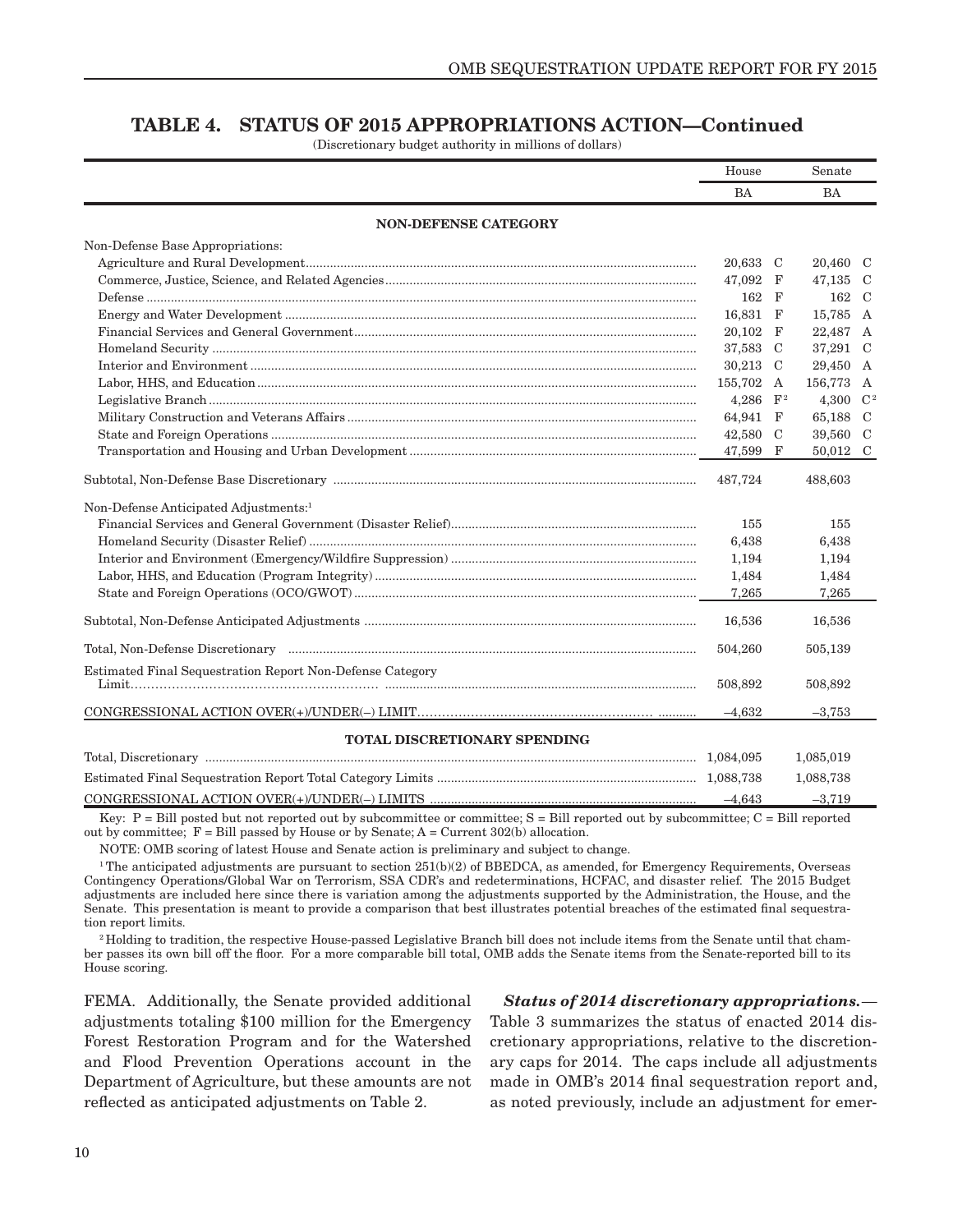<span id="page-16-0"></span>gency requirements enacted in P.L. 113-145 for the Government of Israel to purchase the Iron Dome defense system to counter short-range rocket threats. Using the same economic and technical assumptions underlying the 2014 Budget, OMB's estimates of enacted budget authority for both categories for 2014, including amounts enacted in P.L. 113-76, remain within the specified spending levels. In addition, supplemental legislation pending in both the House and Senate would not trigger a breach of the 2014 caps based on their current funding levels and designations. However, should appropriations be enacted before the end of 2014 that lead to a category breach, then in its 2015 final sequestration report, OMB would adjust the 2015 limit for that category downward by the amount of the breach, pursuant to section  $251(a)(5)$  of BBEDCA.

*Status of 2015 discretionary appropriations.*— Table 4 presents preliminary OMB scoring of the latest House and Senate action or available 302(b) allocations for the 12 annual appropriations bills. Based on these levels, the House bills would not breach either the defense or non-defense cap while the Senate bills would not breach the non-defense cap. OMB estimates that the Senate levels would breach the cap for defense by \$34 million.

OMB estimates of House and Senate action to date are based on the following assumptions:

- The levels on Table 4 are equal to OMB scoring of base appropriations for each released, reported, or passed House or Senate bill, except where noted.
- Table 4 also includes a separate section by bill that adds OMB's assumptions for the anticipated adjustments from Table 2 to the caps for emergency requirements (including wildfire suppression), OCO/GWOT, CDR's and redeterminations, HCFAC, and disaster relief funding. The level on Table 2 is used even if the House or Senate bill provides an alternate level so that any differences are for base scoring, which is effectively what determines if sequestration takes place.
- Since the House Appropriations Committee has not released its LHHS appropriations bill, it is assumed to be funded at the 302(b) allocation.
- • The Senate Appropriations Committee released its subcommittee marks for Energy and Water Development, Financial Services and General Government, and LHHS, and its subcommittee draft bill for Interior, Environment, and Related Agencies in late July and early August. At the time this report was prepared, OMB had not finalized its scoring for these bills. Therefore, they are assumed to be funded at their 302(b) allocations.

## Table 5. COMPARISON OF OMB AND CBO DISCRETIONARY SPENDING LIMITS

| (Discretionary budget authority in millions of dollars) |           |           |           |           |                                                      |                 |           |           |  |
|---------------------------------------------------------|-----------|-----------|-----------|-----------|------------------------------------------------------|-----------------|-----------|-----------|--|
|                                                         | 2014      | 2015      | 2016      | 2017      | 2018                                                 | 2019            | 2020      | 2021      |  |
|                                                         |           |           |           |           | DEFENSE (OR REVISED SECURITY)                        | <b>CATEGORY</b> |           |           |  |
| CBO Update Report Limit                                 | 606,290   | 521,272   | 523,024   | 536,025   | 549,032                                              | 562,041         | 576,050   | 590,059   |  |
| OMB Update Report Limit                                 | 606,290   | 521,272   | 577,000   | 590,000   | 603,000                                              | 616,000         | 630,000   | 644,000   |  |
|                                                         | .         |           | $+53,976$ | $+53,975$ | $+53,968$                                            | $+53,959$       | $+53,950$ | $+53,941$ |  |
|                                                         |           |           |           |           | <b>NON-DEFENSE (OR REVISED NONSECURITY) CATEGORY</b> |                 |           |           |  |
| CBO Update Report Limit                                 | 504,841   | 492,356   | 492,296   | 503,532   | 515,481                                              | 529,482         | 542,767   | 555,049   |  |
| OMB Update Report Limit                                 | 504,841   | 492,356   | 530,000   | 541,000   | 553,000                                              | 566,000         | 578,000   | 590,000   |  |
|                                                         |           |           | $+37,704$ | $+37,468$ | $+37,519$                                            | $+36,518$       | $+35,233$ | $+34,951$ |  |
|                                                         |           |           |           |           | TOTAL, DISCRETIONARY SPENDING                        |                 |           |           |  |
| CBO Update Report,<br>Total Discretionary               | 1,111,131 | 1,013,628 | 1,015,320 | 1,039,557 | 1,064,513                                            | 1,091,523       | 1,118,817 | 1,145,108 |  |
| OMB Update Report,<br>Total Discretionary               | 1,111,131 | 1,013,628 | 1,107,000 | 1,131,000 | 1,156,000                                            | 1,182,000       | 1,208,000 | 1,234,000 |  |
|                                                         |           |           | $+91,680$ | $+91,443$ | $+91,487$                                            | $+90,477$       | $+89,183$ | $+88,892$ |  |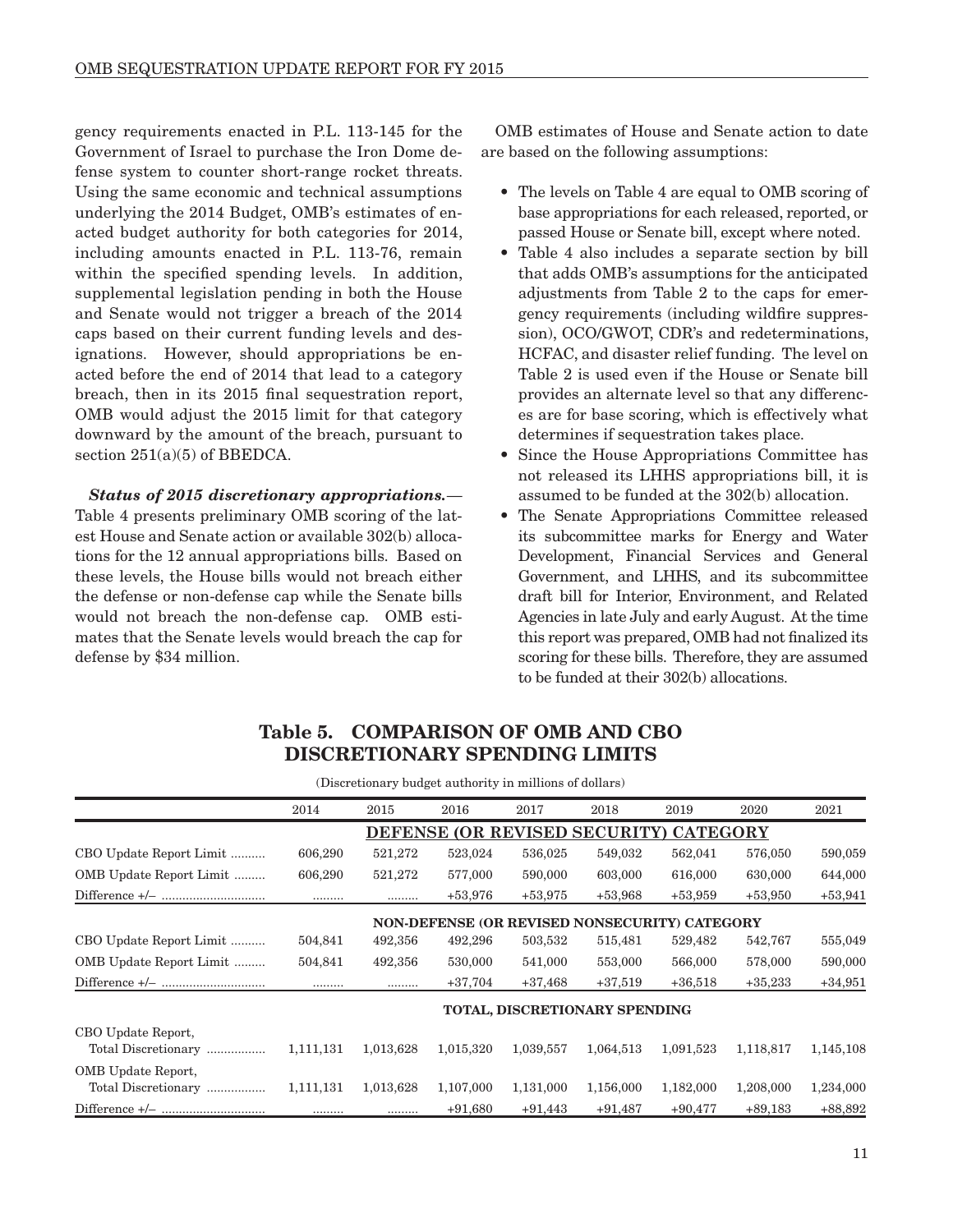*Comparison of OMB and CBO discretionary limits.*—Section 254(e) of BBEDCA requires this report to explain the difference between OMB and CBO estimates for discretionary spending limits. Table 5 compares OMB and CBO limits for 2014 through 2021. CBO uses the discretionary limits from OMB's sequestration preview report as a starting point for adjustments in its sequestration update report. CBO's estimates for 2014 and 2015 are the same as OMB's estimates for both categories. For 2016 through 2021, CBO begins with the same levels as OMB for the defense and non-defense limits. However, CBO includes approximate adjustments to the 2016-2021 limits to account for the Joint Committee reductions pursuant to section 251A of BBEDCA. OMB does not include these reductions to the revised limits because they are not required at this time and because the amounts will be affected by future reestimates of mandatory spending.